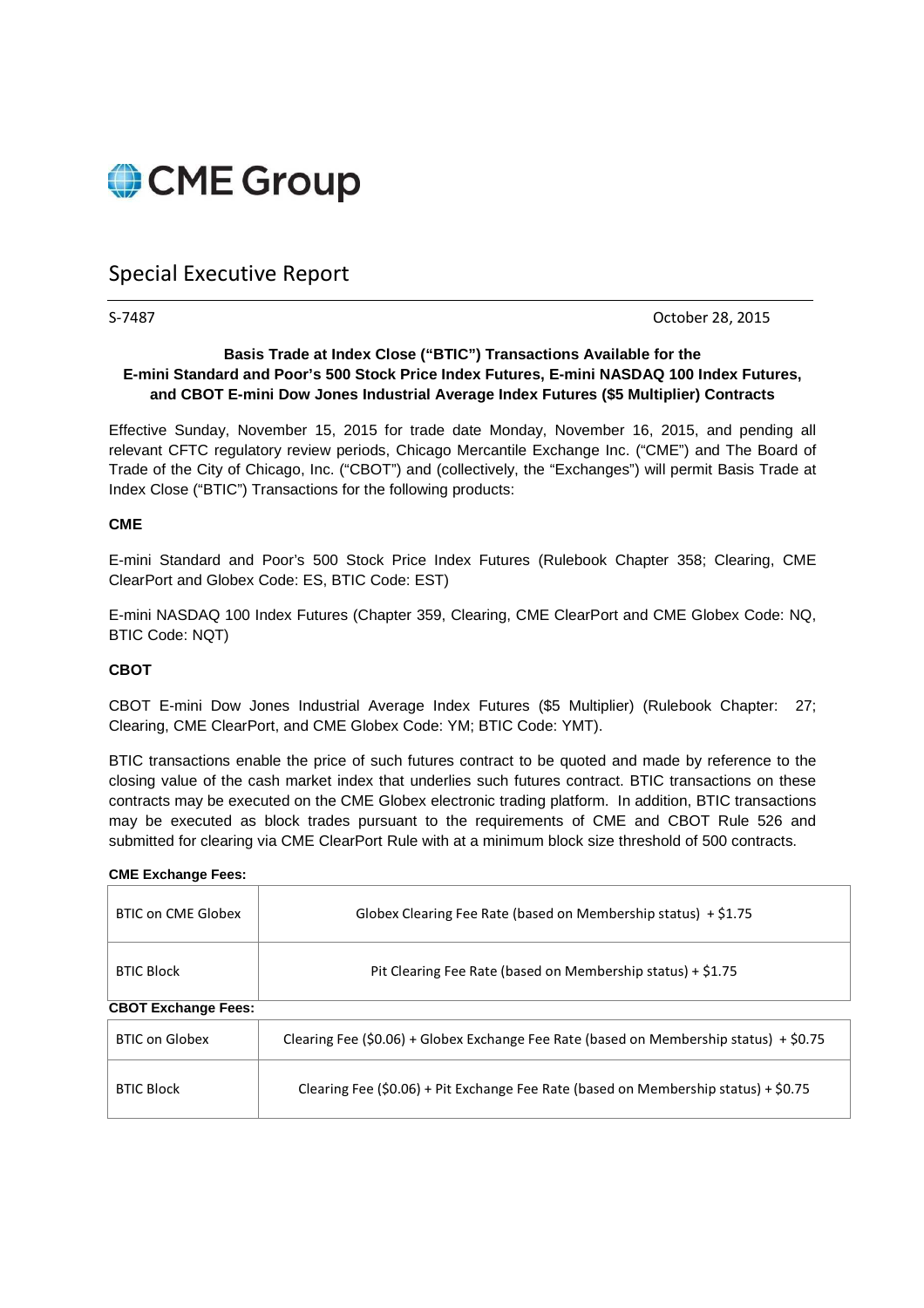# CME 588.H. ("Globex Non-Reviewable Trading Ranges")

| <b>Equity Index Futures</b>                     |                         |                                                         |                                        |                   |
|-------------------------------------------------|-------------------------|---------------------------------------------------------|----------------------------------------|-------------------|
|                                                 | <b>Globex</b><br>Symbol | <b>Globex Non-</b><br><b>Reviewable</b><br>Ranges (NRR) | NRR:<br><b>Globex</b><br><b>Format</b> | <b>NRR: Ticks</b> |
|                                                 |                         |                                                         |                                        |                   |
| BTIC on E-mini Standard and                     | <b>EST</b>              | 6.00 Index                                              | 600                                    | 120               |
| Poor's 500 Stock Price Index®<br><b>Futures</b> |                         | Points                                                  |                                        |                   |
|                                                 |                         |                                                         |                                        |                   |
| BTIC on E-mini NASDAQ 100                       | <b>NQT</b>              | 12.00 Index                                             | 1200                                   | 240               |
| Index <sup>®</sup> Futures                      |                         | Points                                                  |                                        |                   |
|                                                 |                         |                                                         |                                        |                   |

# CME 589. ("Special Price Fluctuation Limits")

| Product                                                                               | Rulebook<br>Chapter | Commodity<br>Code | Primary/<br>Associated | Associated<br>With | Base in<br>Real<br>Economic<br>Value | Level                                    |
|---------------------------------------------------------------------------------------|---------------------|-------------------|------------------------|--------------------|--------------------------------------|------------------------------------------|
| <b>BTIC on E-mini Standard and</b><br>Poor's 500 Stock Price Index®<br><b>Futures</b> | 358                 | <u>EST</u>        | Associated             | E.S                |                                      | <u>See</u><br>Rulebook<br>Chapter        |
| <b>BTIC on E-mini NASDAQ 100</b><br><b>Index<sup>®</sup></b> Futures                  | 359                 | <b>NQT</b>        | Associated             | NQ                 |                                      | <b>See</b><br><b>Rulebook</b><br>Chapter |

CBOT 588.H. Globex Non-Reviewable Trading Ranges

| <b>Equity Index Futures</b>                                                                                      |                                |                                                                |                                 |                   |
|------------------------------------------------------------------------------------------------------------------|--------------------------------|----------------------------------------------------------------|---------------------------------|-------------------|
|                                                                                                                  | <b>Globex</b><br><b>Symbol</b> | <b>Globex Non-</b><br><b>Reviewable</b><br><b>Ranges (NRR)</b> | NRR:<br>Globex<br><b>Format</b> | <b>NRR: Ticks</b> |
| BTIC on CBOT <sup>®</sup> E-mini Dow<br>Jones Industrial Average <sup>SM</sup> Index<br>Futures (\$5 Multiplier) | YMT                            | 60 Index<br>Points                                             | 60                              | 60                |

CBOT 589. ("Special Price Fluctuation Limits")

| Product                                                                                              | Rulebook<br>Chapter | Commodity<br>Code | Primary/<br>Associated | Associated<br>With | Base in<br>Real<br>Economic<br>Value | Level                             |
|------------------------------------------------------------------------------------------------------|---------------------|-------------------|------------------------|--------------------|--------------------------------------|-----------------------------------|
| BTIC on CBOT® E-mini Dow<br>Jones Industrial Average <sup>SM</sup> Index<br>Futures (\$5 Multiplier) | 27                  | YMT               | Associated             | <u>YM</u>          |                                      | <u>See</u><br>Rulebook<br>Chapter |